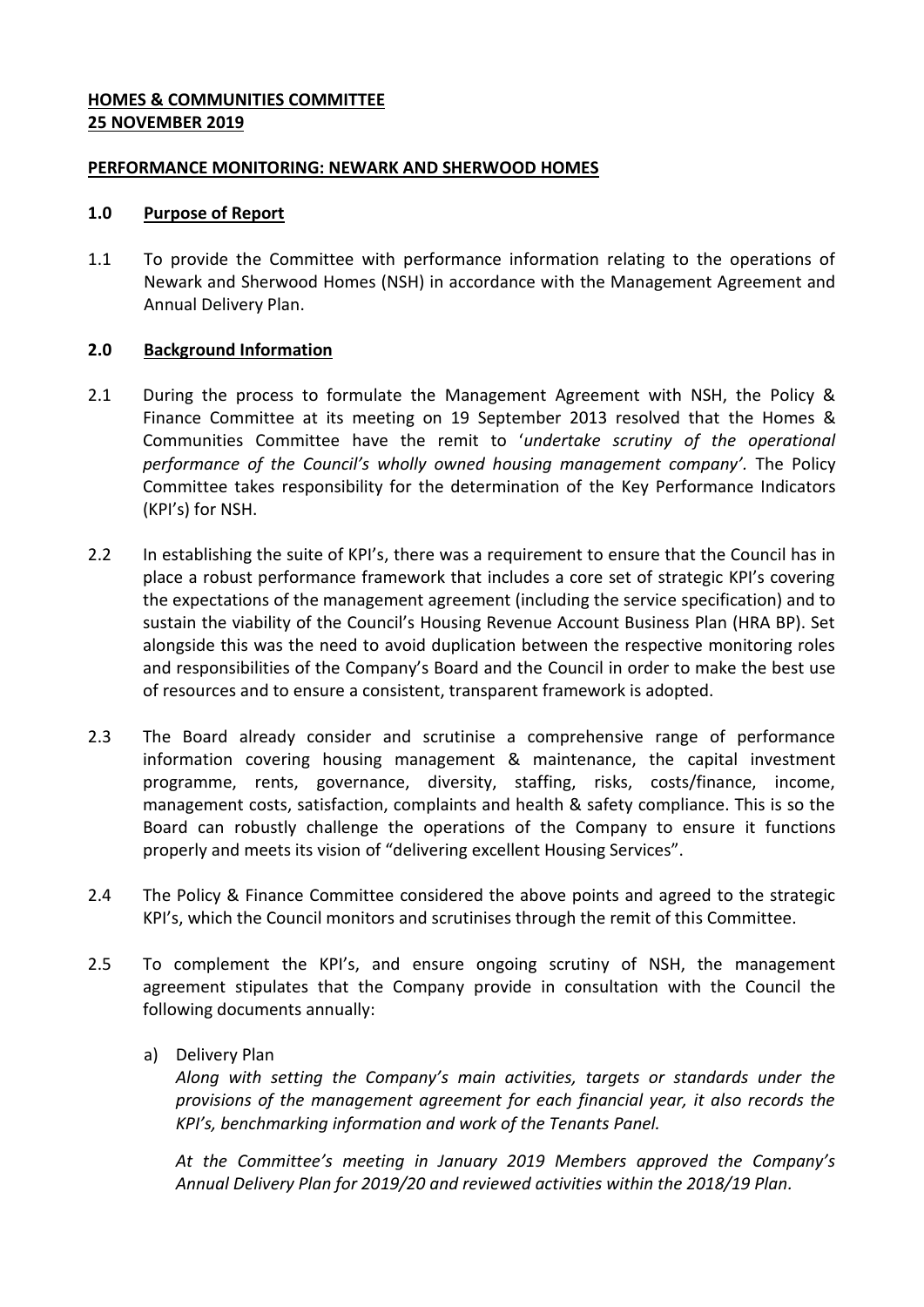- b) Asset Management Programme *Progress and spend is presented to the Policy & Finance Committee under the Capital Programme reports.*
- c) Tenant Panel Feedback/Work Programme *Tenant representatives will be updating the Committee at this meeting.*
- d) Assurance Report *(covering financial affairs & governance)*
- e) Details of Formal Complaints (*outcome*)
- f) List of Let Contracts
- g) Procurement Plan
- h) Management Fee *This matter is reported to the Policy & Finance Committee.*
- 2.6 The Policy & Finance Committee approve the majority of the above matters, which are also discussed at the Strategic Housing Liaison Panel (*lead Council Members, Board Members and Senior officers attend the Pane*l).
- 2.7 The set KPI's are monitored through the Council's Performance Management System. Senior officers of the Council and Company also meet on a regular basis to review the workings of the management agreement, discuss performance and progress to deliver the Annual Delivery Plan. This is to ensure both parties obligations under the management agreement are scrutinised and reviewed.
- 2.8 The Committee should note that further to the decision made to bring the Company back in house the above process will cease once the transition has been completed. At this point, a revised approach will have to be implemented by the Committee to monitor and scrutinise housing performance.

# **3.0 Newark and Sherwood Homes Performance**

# *Annual Performance*

- 3.1 An overview of NSH performance for the 2018/19 financial year is provided at **Appendix A1**, which shows a positive picture with the majority of KPI's meeting or exceeding the targets set.
- 3.2 Company performance during 2018/19 has ensured that the core service standards have been maintained, including repairs, rent and charges, tenant involvement, allocations and lettings, independent living, value for money and looking after the local areas.
- 3.3 **Appendix A2** identifies the current performance outturn for 2019/20, up to Quarter 2.
- 3.4 Where performance has not met target an analysis and commentary is provided at **Appendix B** for the Committee's consideration.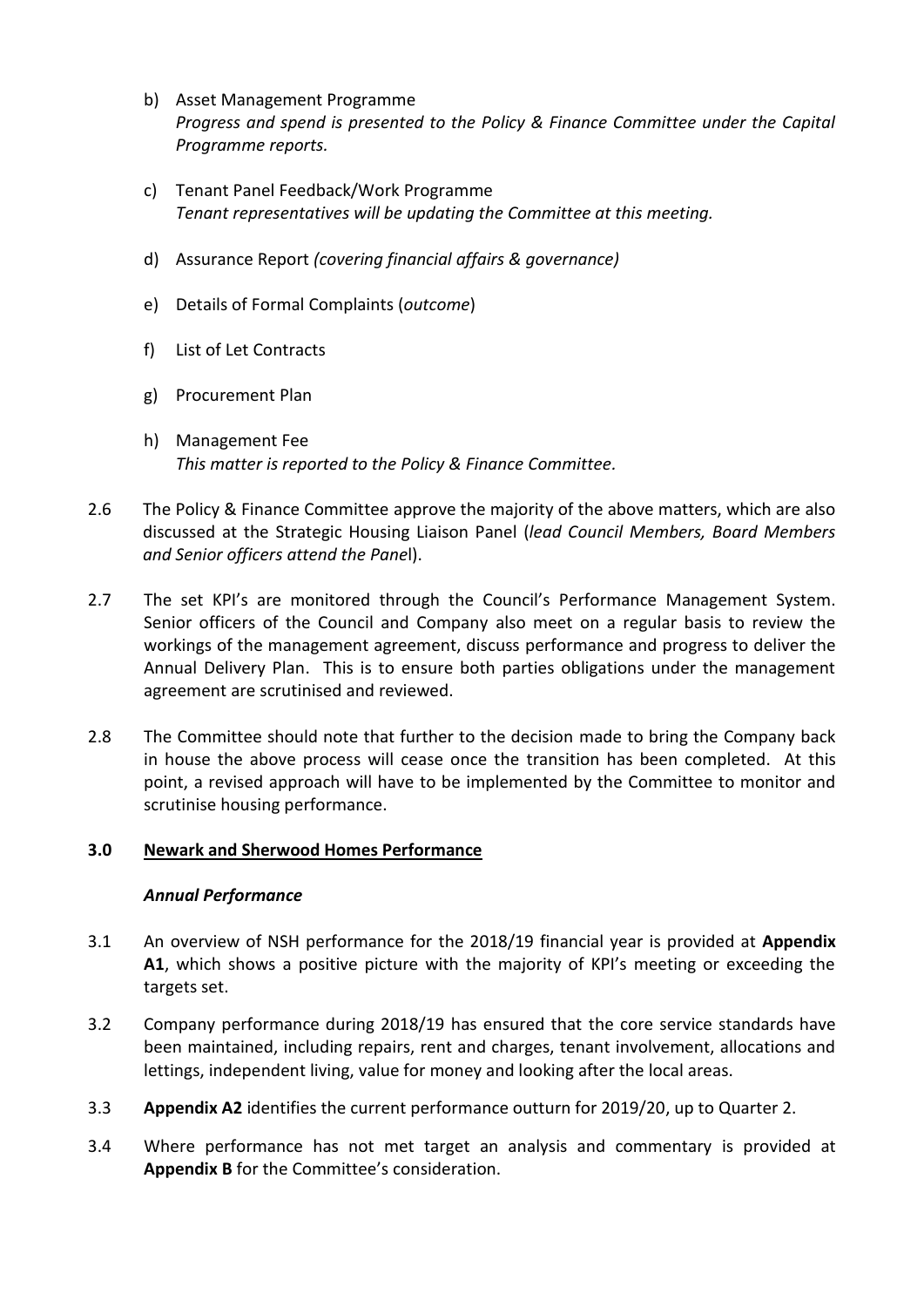# *Survey of Tenants and Residents (STAR Survey)*

- 3.5 The STAR Survey covers satisfaction for the following areas; Customer Service, Information & Resident Involvement, Repairs & Maintenance, Advice & Support and Anti-Social Behaviour.
- 3.6 As with previous years, the Company commissioned an external consultant to undertake the 2018/19 annual survey, which consisted of a telephone survey. In total 545 tenants took part in the survey, comprising of 349 supported housing tenants and 196 general needs tenants. The report at **Appendix C** provides useful headline commentary from the Company on satisfaction measures and results of the 2018/19 survey.
- 3.7 Overall satisfaction with services remains high, with overall satisfaction at 89% with the benchmark being 86%. Satisfaction with all key measures remains at or above the STAR benchmark.
- 3.8 Satisfaction with Anti-Social Behaviour (ASB) is varied across indicators, e.g. satisfaction with staff responsiveness when dealing with an ASB case is at 82% whereas satisfaction with the outcome of a case is 44%.
- 3.9 The Committee should note that the STAR survey is done at a point in time (*a snap shot*) and in addition to this the Company monitor tenant satisfaction weekly across a range of indicators, which includes ASB and measures satisfaction outturns monthly.
- 3.10 From the monthly statistics, performance in Quarter 2 of 2019/20 has seen the satisfaction with the outcome of an ASB case at 76%, an improvement of 9% from the previous Quarter. Satisfaction with the handling of ASB cases is often higher than the outcome, averaging at 81% across the first six months of the year. ASB remains an area of focus for the Company who are continuously monitoring transactional satisfaction and working to deliver improvements to the service.

## **4.0 Proposals**

4.1 It is proposed that the Committee note the strategic performance information supplied in relation to the activities of Newark and Sherwood Homes, set against the requirements of the Management Agreement, and make any observations as appropriate.

# **5.0 Equalities Implications**

5.1 The KPI's set to monitor the activities of NSH include an assessment of tenant satisfaction for the core housing services provided by NSH. Here further interrogation could be made where satisfaction levels decline and adversely impact on equality and diversity issues for tenants.

## **6.0 Community Plan – Alignment to Objectives**

- 6.1 There are a number of the Community Plan objectives that have a direct correlation to the role and function of Newark and Sherwood Homes contributing to the delivery of these, which are:
	- Improve the cleanliness and appearance of the local environment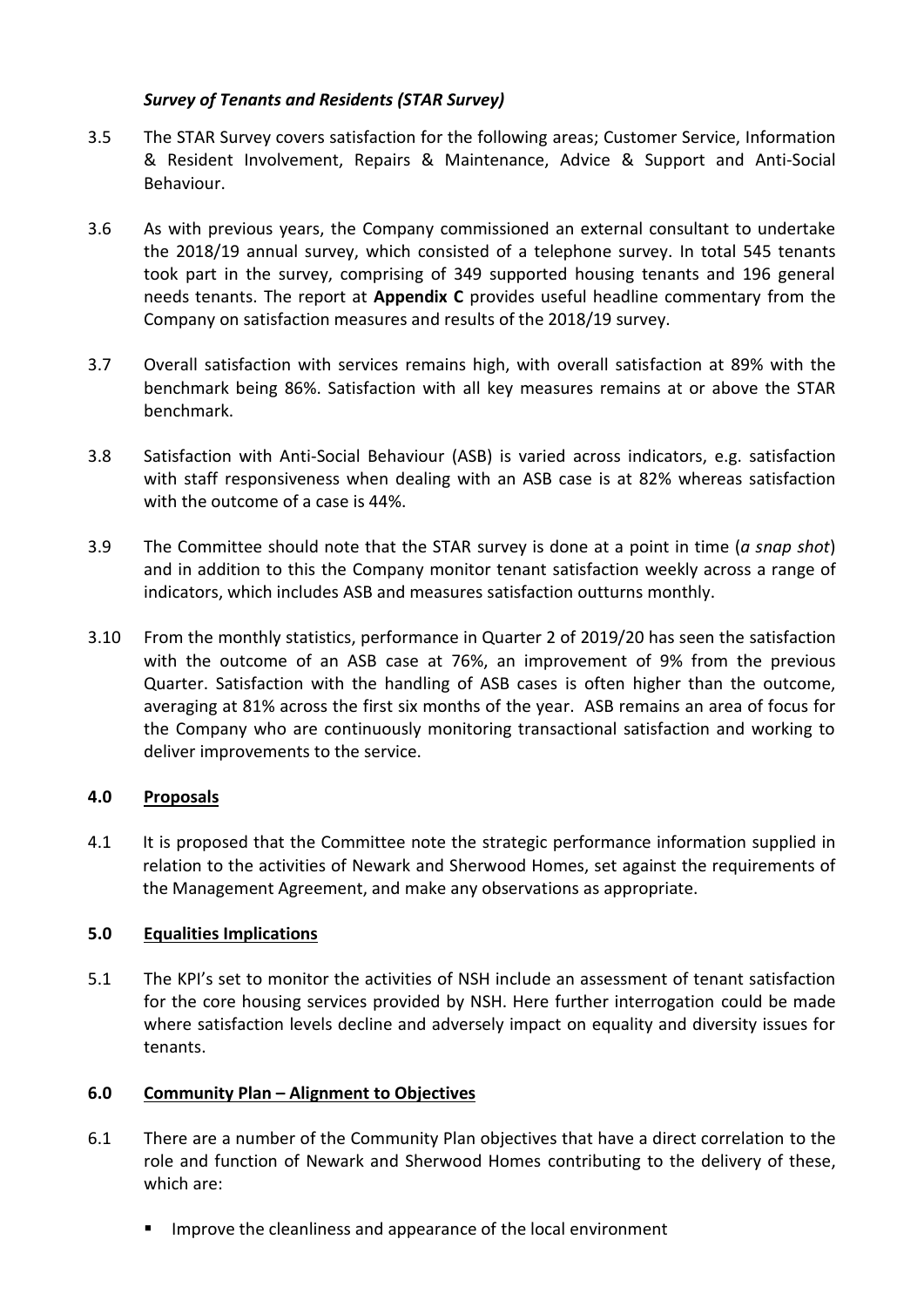- Reduce crime and antisocial behaviour, and increase feelings of safety in our communities
- Accelerate the supply of new homes including associated facilities
- Reduce levels of deprivation in target areas and remove barriers to social mobility across the district
- Improve the health and wellbeing of local residents, with a particular focus on narrowing the gap in healthy life expectancy and other health outcomes
- **Increase participation with the Council and within local communities**
- Generate more income, improve value for money and increase residents' satisfaction with the Council

## **7.0 RECOMMENDATION**

**That the strategic performance information supplied in relation to the activities of Newark and Sherwood Homes be noted, with the Committee making any observations as appropriate.**

### Reason for Recommendation

To ensure a robust performance framework is put in place to monitor the strategic performance activities of Newark & Sherwood Homes in accordance with the management agreement.

### Background Papers

For further information please contact Rob Main, Housing Strategy & Development Business Unit on 01636 655930.

Karen White Director – Governance & Organisational Development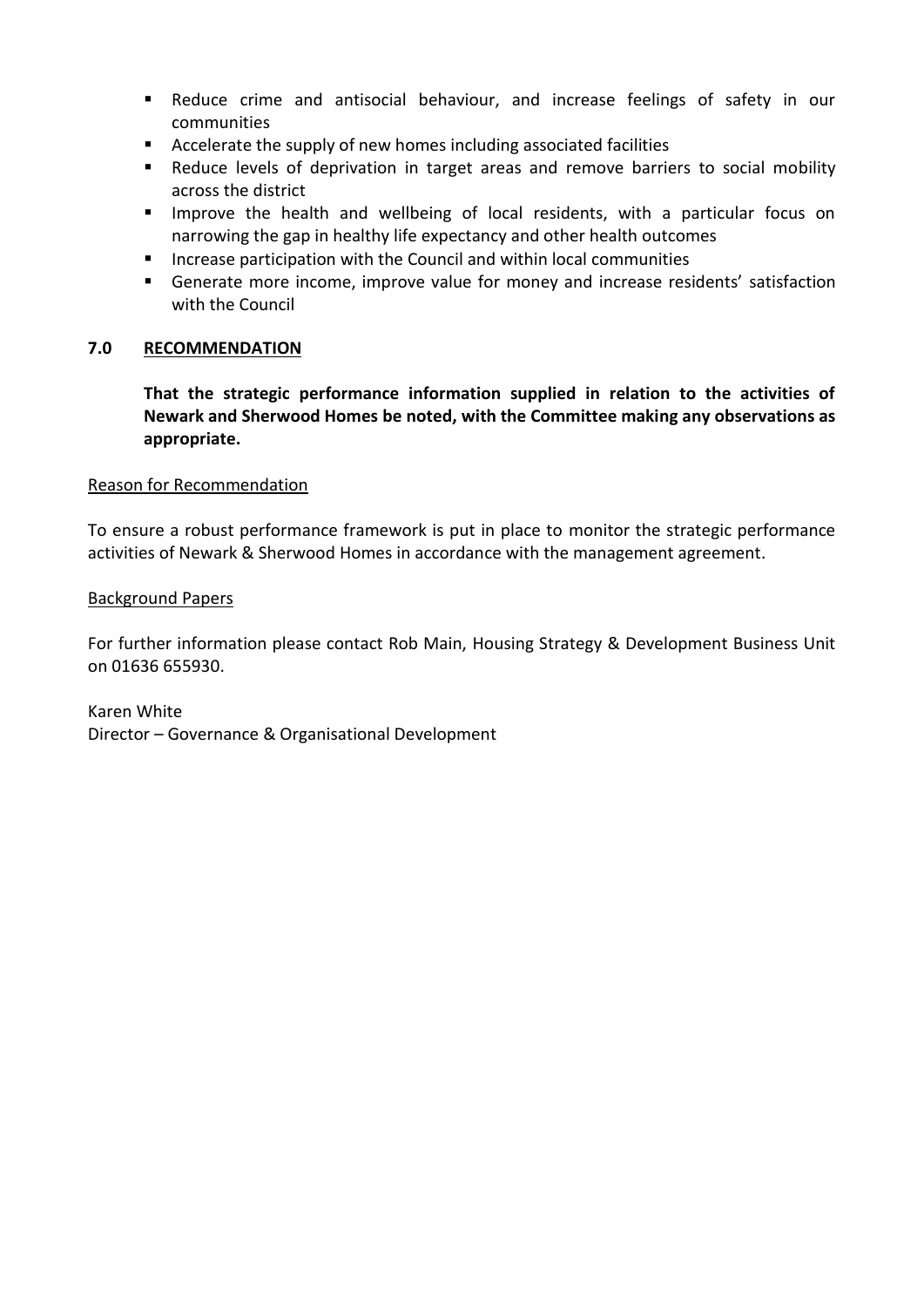# **APPENDIX A1**

# **NEWARK AND SHERWOOD HOMES ACTUAL PERFORMANCE 2018/19**

| <b>Performance Indicators</b>                                                            | Performance<br>2018/2019 | <b>Target</b><br>2018/19 | Performance<br>2017/2018 | Performance<br>2016/2017 | Performance<br>2015/16 | Performance<br>2014/15 |
|------------------------------------------------------------------------------------------|--------------------------|--------------------------|--------------------------|--------------------------|------------------------|------------------------|
| <b>Income</b>                                                                            |                          |                          |                          |                          |                        |                        |
| % of rent collected from current tenants as a % of rent<br>owed                          | 98.89%                   | 98.60%                   | 98.25%                   | 98.87%                   | 99.27%                 | 98.75%                 |
| Amount of current arrears as a % of annual rent debit<br>(measure of bad debt)           | 2.02%                    | 1.60%                    | 1.70%                    | 1.59%                    | 1.57%                  | 1.46%                  |
| % of rent loss through dwellings being vacant                                            | 0.97%                    | 0.60%                    | 0.76%                    | 0.69%                    | 0.70%                  | 0.60%                  |
| Former tenant arrears as a % of annual rent debit                                        | 1.08%                    | 0.88%                    | 0.88%                    | 0.88%                    | 1.30%                  | 0.98%                  |
| % of current leaseholder arrears                                                         | 0.04%                    | 0.20%                    | 0.05%                    | 0.02%                    | 0.02%                  | 0.01%                  |
| % of rent arrears written off                                                            | 0.16%                    | 0.40%                    | 0.39%                    | 0.77%                    | 0.19%                  | 0.28%                  |
| % of supported housing tenants in support charge<br>arrears                              | 2.82%                    | 3%                       | 2.44%                    | 5.13%                    | 6.64 %                 | 17.82%                 |
| <b>Right to Buy</b>                                                                      |                          |                          |                          |                          |                        |                        |
| Number of RTB sales                                                                      | 35                       | 25                       | 31                       | 29                       | 22                     | 24                     |
| Average RTB value                                                                        | £59,199.71               | N/A                      | £54,014.13               | £61,609                  | £112,136               | £90,781                |
| Average RTB discount                                                                     | £58,051.71               | N/A                      | £53,454.23               | £59,915                  | £56,099                | £44,758                |
| <b>Asset Management</b>                                                                  |                          |                          |                          |                          |                        |                        |
| % of properties meeting the Decent Homes standard                                        | 100%                     | 100%                     | 100%                     | 100%                     | 100%                   | 100%                   |
| % split between responsive repairs (Revenue) and Asset<br>Investment Programme (Capital) | Data not<br>supplied     | 20% (R)                  | 22.02% (R)               | 19.43% (R)               | 18.53% (R)             | 26.30% (R)             |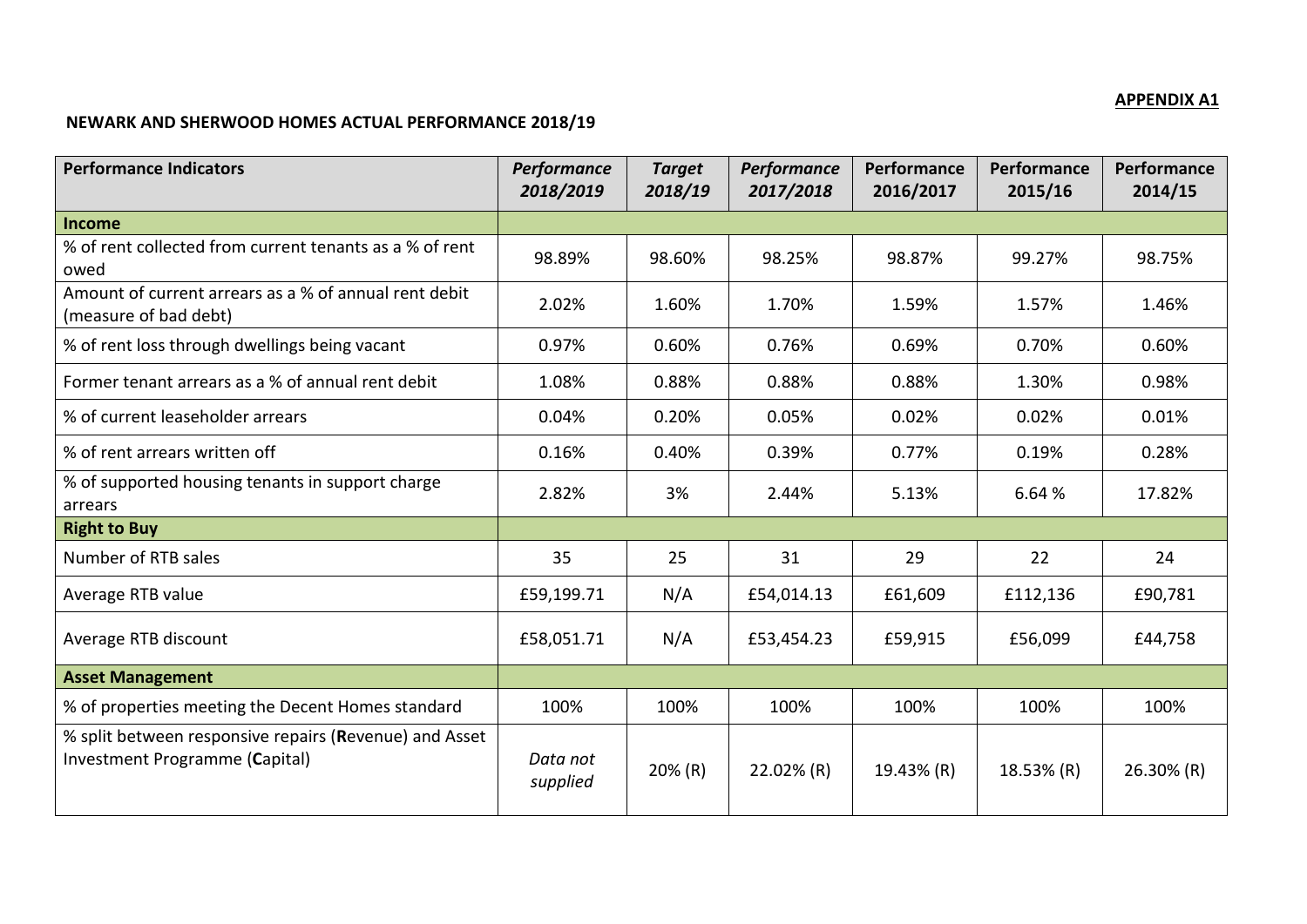| <b>Performance Indicators</b>                                                                                             | Performance<br>2018/2019 | <b>Target</b><br>2018/19 | Performance<br>2017/2018 | Performance<br>2016/2017 | Performance<br>2015/16 | Performance<br>2014/15 |
|---------------------------------------------------------------------------------------------------------------------------|--------------------------|--------------------------|--------------------------|--------------------------|------------------------|------------------------|
| <b>Welfare Reform</b>                                                                                                     |                          |                          |                          |                          |                        |                        |
| % of general needs tenants under occupying and in rent<br>arrears<br>(2891 General Need Units)                            | 4.26%                    | 7.54%                    | 5.84%                    | 6.58%                    | 7.54%                  | 11.02%                 |
| % of tenancies paying by Direct Debit                                                                                     | 63.05%                   | 70%                      | 60.53%                   | 54.08%                   | 44.66%                 | 39.97%                 |
| Number of general needs tenants in receipt of housing<br>benefit<br>(Universal Credit)                                    | 1,274                    | 1,650                    | 1,503                    | 1,549                    | 1,611 HB<br>20 on UC   | 1,609                  |
| Number of supported housing tenants in receipt of<br>housing benefit                                                      | 1,457                    | 1,600                    | 1,517                    | 1,518                    | 1,559                  | 1,531                  |
| <b>Customer</b>                                                                                                           |                          |                          |                          |                          |                        |                        |
| % of general needs tenants satisfied with the quality of<br>their home - Survey of Tenants and Residents (Star<br>Survey) | 87.60%                   | 84%                      | 82.70%                   | 87.7%                    | 90.40%                 | 84.00%                 |
| % of supported housing tenants satisfied with the<br>quality of their home (Star Survey)                                  | 91%                      | 93%                      | 91.50%                   | 92.5%                    | 95.30%                 | 91.00%                 |
| % of general needs tenants satisfied with the<br>responsive repairs service (Star Survey)                                 | 79.10%                   | 76%                      | 74.30%                   | 81%                      | 84.00%                 | 74.00%                 |
| % of supported housing tenants satisfied with the<br>responsive repairs service (Star Survey)                             | 86%                      | 90%                      | 87.10%                   | 87%                      | 89.00%                 | 87.00%                 |
| % of tenants satisfied with supported housing services<br>(Star Survey)                                                   | 74.60%                   | 88%                      | 86.30%                   | 85.5%                    | 85.90%                 | 89.00%                 |
| % of general needs tenants satisfied with landlord/<br>overall service (Star Survey)                                      | 89.30%                   | 91%                      | 89.50%                   | 90%                      | 94.80%                 | 83.00%                 |
| % of supported housing tenants satisfied with<br>landlord/overall service (Star Survey)                                   | 88.50%                   | 93%                      | 90.30%                   | 89.5%                    | 90.80%                 | 89.00%                 |
| % of general needs tenants satisfied with the<br>neighbourhood (Star Survey)                                              | 83.70%                   | 80%                      | 77%                      | 88.6%                    | 94.00%                 | 81.00%                 |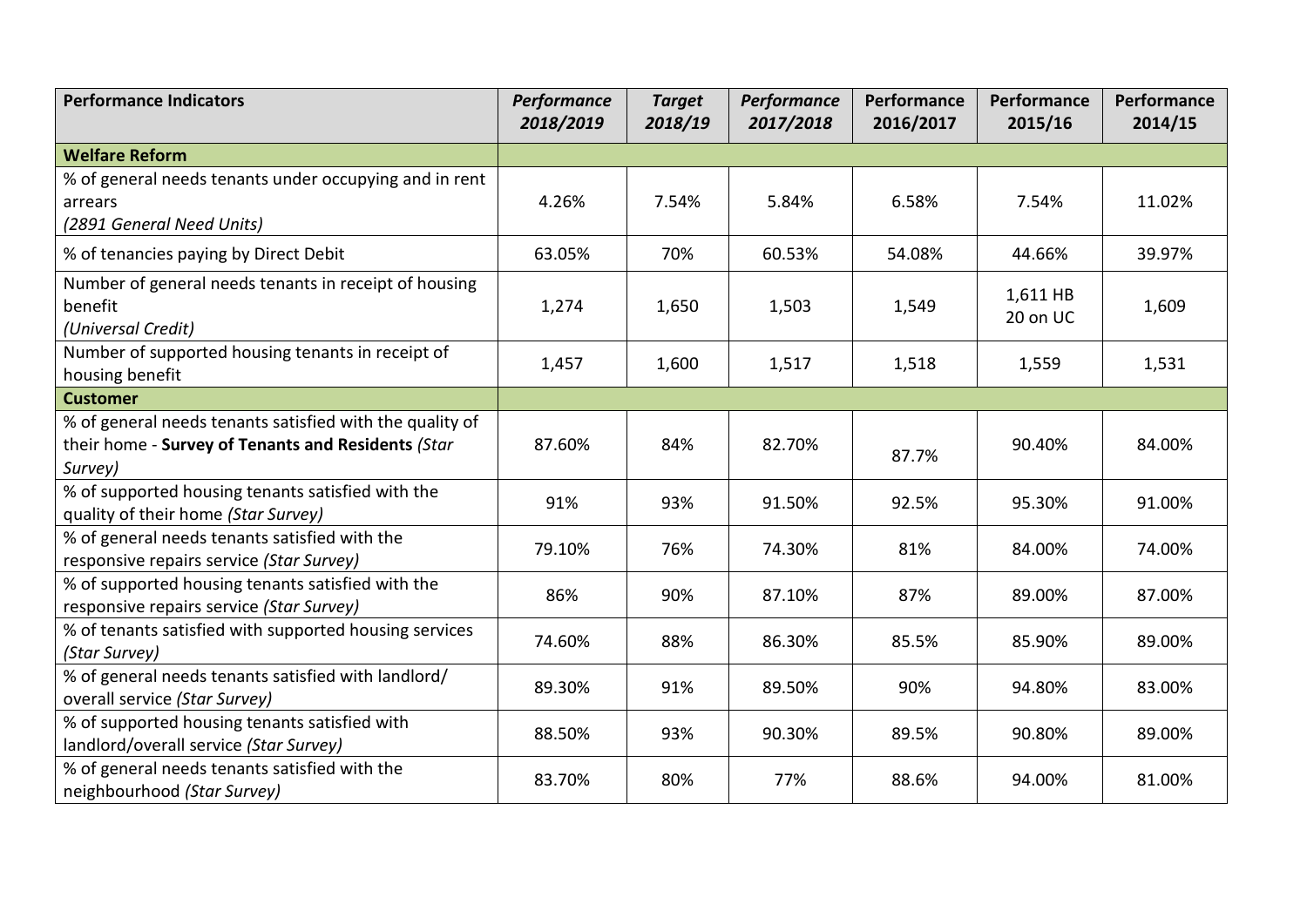| <b>Performance Indicators</b>                                                                                                                      | Performance<br>2018/2019 | <b>Target</b><br>2018/19 | Performance<br>2017/2018 | Performance<br>2016/2017 | Performance<br>2015/16 | Performance<br>2014/15 |
|----------------------------------------------------------------------------------------------------------------------------------------------------|--------------------------|--------------------------|--------------------------|--------------------------|------------------------|------------------------|
| % of supported housing tenants satisfied with the<br>neighbourhood (Star Survey)                                                                   | 88.50%                   | 92%                      | 90.60%                   | 93.4%                    | 94.50%                 | 91.00%                 |
| % of customer satisfaction with responsive repairs<br>(Collated from returned tenant satisfaction surveys on<br>completion of a responsive repair) | 93%                      | 99%                      | 93.17%                   | 89.00%                   | 86.00%                 | 98.00%                 |
| % of properties in low demand                                                                                                                      | 0.15%                    | 1.50%                    | 0.52%                    | 0%                       | 4.73%                  | 4%                     |
| Complaints received referred to Tenant Panel and/or<br>Housing Ombudsman                                                                           |                          | $\overline{2}$           | $\mathbf 0$              | 1                        | 2                      |                        |
| <b>Sustainability</b>                                                                                                                              |                          |                          |                          |                          |                        |                        |
| Change in Council Housing Stock Size (formerly shown<br>as current level of housing stock)                                                         | 29                       | $-16$                    | $+2$                     | 5,422                    | 5,443                  | 5,439                  |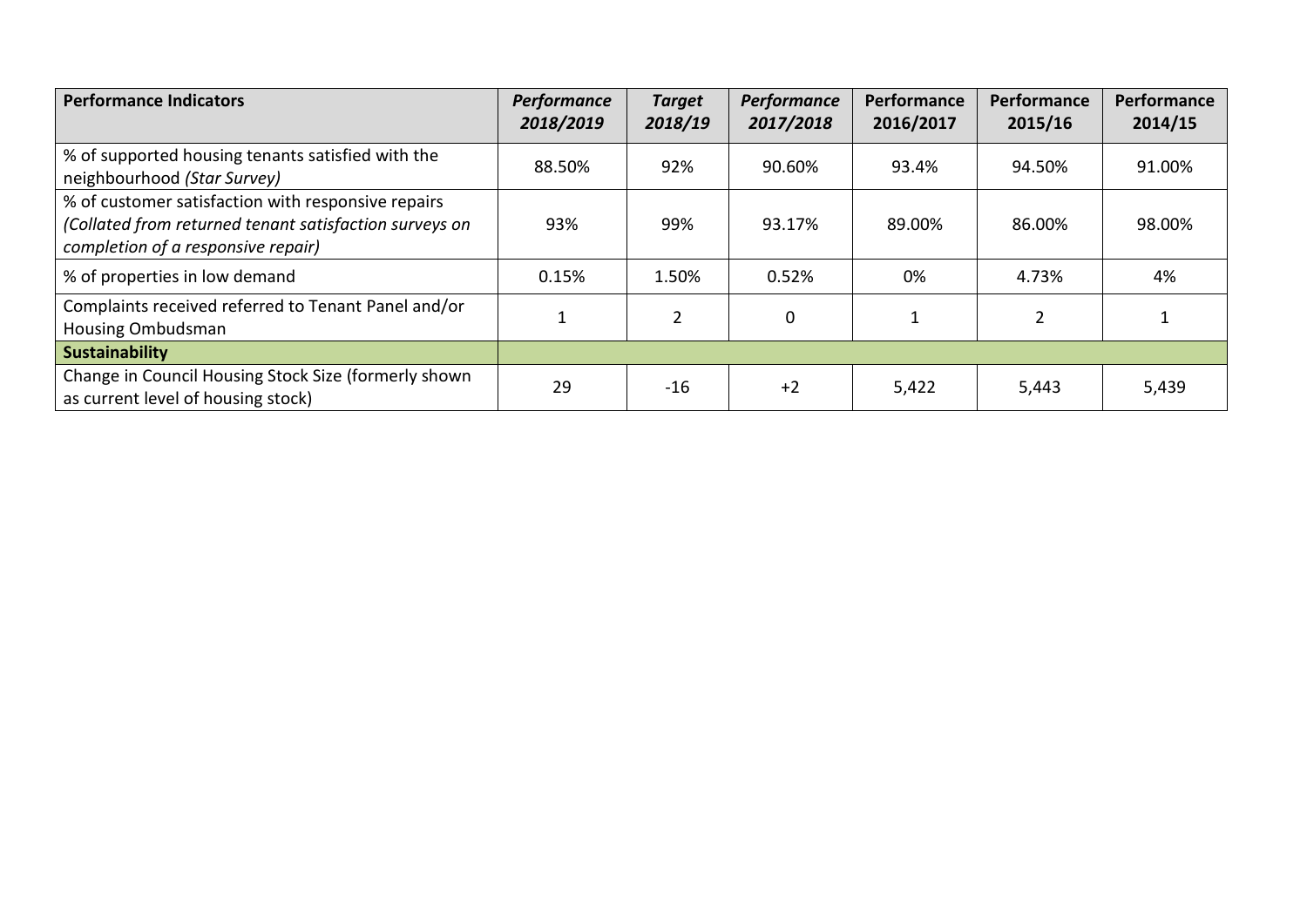# **APPENDIX A2**

# **NEWARK AND SHERWOOD HOMES ACTUAL PERFORMANCE 2019/20 YEAR TO DATE**

| <b>Performance Indicators</b>                                                               | Performance<br>2019/2020<br>(September) | <b>Target</b><br>2019/20<br>(YTD) |
|---------------------------------------------------------------------------------------------|-----------------------------------------|-----------------------------------|
| Income                                                                                      |                                         |                                   |
| % of rent collected from current tenants as a % of rent owed                                | 99.58%                                  | 98.91%                            |
| Amount of current arrears as a % of annual rent debit (measure of bad debt)                 | 2.45%                                   | 1.80%                             |
| % of rent loss through dwellings being vacant                                               | 0.60%                                   | 0.60%                             |
| Former tenant arrears as a % of annual rent debit                                           | 1.19%                                   | 0.88%                             |
| % of current leaseholder arrears                                                            | 0.02%                                   | 0.02%                             |
| % of rent arrears written off                                                               | 0.22%                                   | 0.40%                             |
| <b>Right to Buy</b>                                                                         |                                         |                                   |
| Number of RTB sales                                                                         | 15                                      | 12                                |
| Average RTB value                                                                           | £67,114.87                              | N/A                               |
| Average RTB discount                                                                        | £60,435.20                              | N/A                               |
| <b>Asset Management</b>                                                                     |                                         |                                   |
| % of properties meeting the Decent Homes standard                                           | 100%                                    | 100%                              |
| % split between responsive repairs (Revenue) and Asset Investment Programme (Capital)       | Data Not<br>Supplied                    | $30\%$ (R)                        |
| <b>Welfare Reform</b>                                                                       |                                         |                                   |
| % of general needs tenants under occupying and in rent arrears<br>(2906 General Need Units) | 2.31%                                   | 4%                                |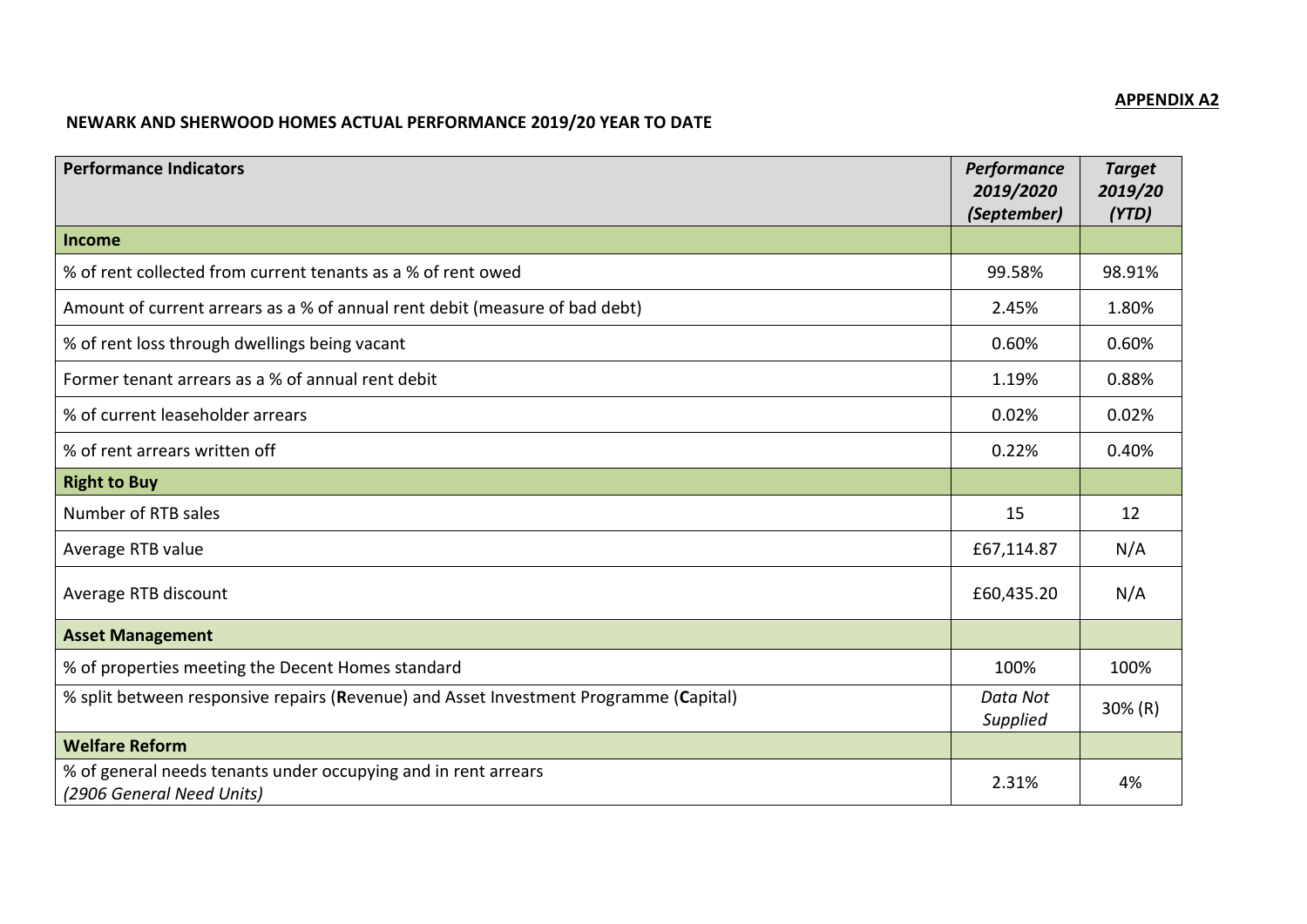| <b>Performance Indicators</b>                                                                                                                   | Performance<br>2019/2020<br>(September) | <b>Target</b><br>2019/20<br>(YTD) |
|-------------------------------------------------------------------------------------------------------------------------------------------------|-----------------------------------------|-----------------------------------|
| % of tenancies paying by Direct Debit                                                                                                           | 64%                                     | 70%                               |
| Number of general needs tenants in receipt of housing benefit<br>(Universal Credit)                                                             | 1,162                                   | 1,650                             |
| Number of supported housing tenants in receipt of housing benefit                                                                               | 1,412                                   | 1,600                             |
| <b>Customer</b>                                                                                                                                 |                                         |                                   |
| % of customer satisfaction with responsive repairs<br>(Collated from returned tenant satisfaction surveys on completion of a responsive repair) | 91%                                     | 99%                               |
| % of properties in low demand                                                                                                                   | 1.02%                                   | 0.50%                             |
| Complaints received referred to Tenant Panel and/or Housing Ombudsman                                                                           | 0                                       |                                   |
| <b>Sustainability</b>                                                                                                                           |                                         |                                   |
| Change in Council Housing Stock Size (formerly shown as current level of housing stock)                                                         | $-2$                                    | -6                                |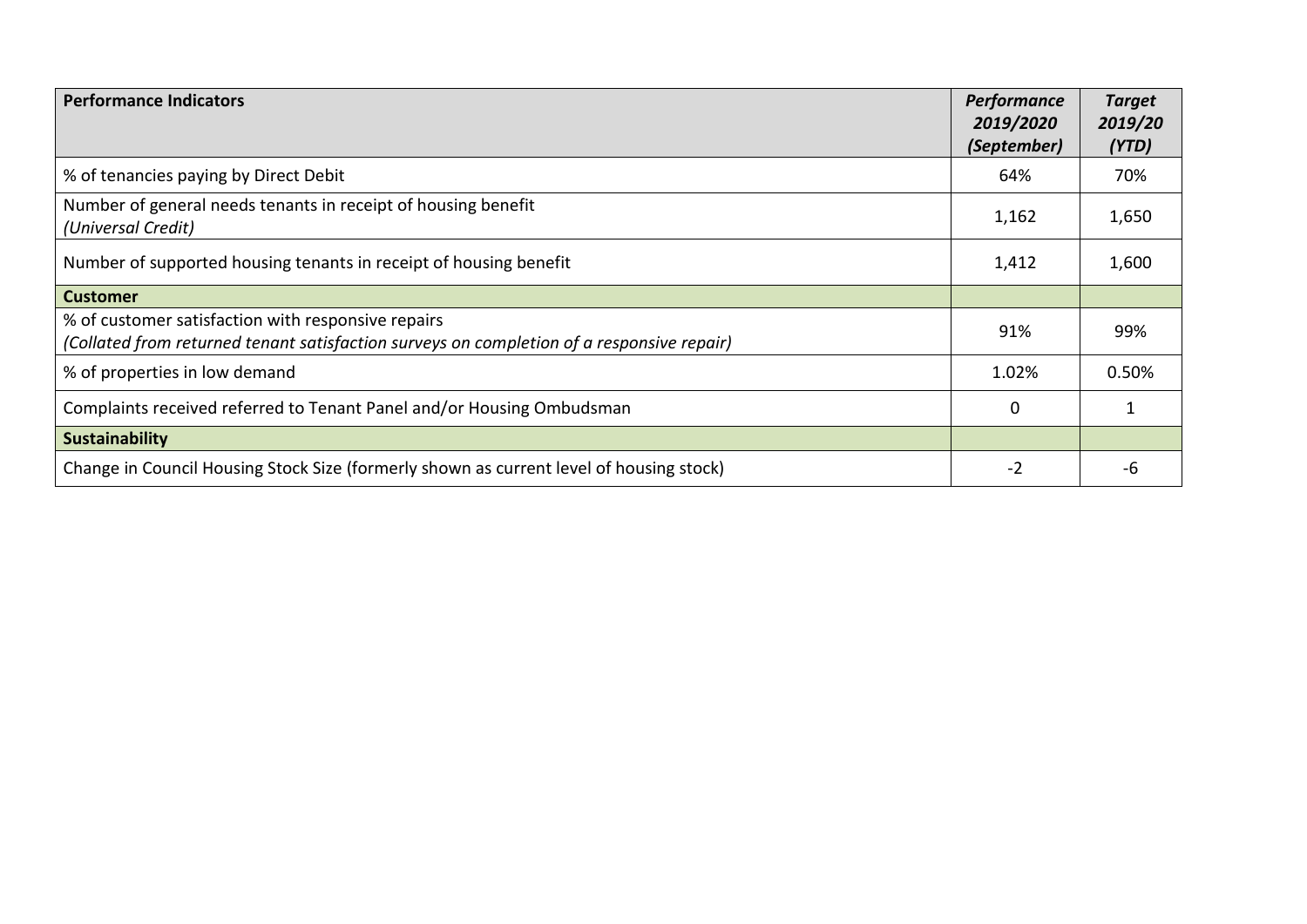## **APPENDIX B**

# **PERFORMANCE 2018/19 – ANALYSIS & COMMENTARY**

| <b>Name</b>                                                    | 2018/19 |               | <b>Target</b> | <b>Current   NSH Outturn Note</b>                                                                                                                                                                                                                                                                                                                                 |
|----------------------------------------------------------------|---------|---------------|---------------|-------------------------------------------------------------------------------------------------------------------------------------------------------------------------------------------------------------------------------------------------------------------------------------------------------------------------------------------------------------------|
|                                                                | Value   | <b>Status</b> |               |                                                                                                                                                                                                                                                                                                                                                                   |
| Amount of<br>current arrears as<br>a % of annual rent<br>debit | 2.02%   |               | 1.60%         | The full roll out of Universal Credit was implemented during the<br>year. This has resulted in an increase from the end of June 2018<br>where 95 tenants were claiming Universal Credit (with<br>outstanding arrears of £34k) to the end of March 2019 seeing<br>537 tenants Claiming Universal Credit (with an outstanding<br>balance of £217k).                 |
|                                                                |         |               |               | The Company has seen a steady increase of between 10-15<br>tenants making Universal Credit claims per week.                                                                                                                                                                                                                                                       |
|                                                                |         |               |               | To support tenants through the transition the Company has put<br>significant resource into this area, dealing with the complex<br>cases focused on sustaining the tenancy through the payment of<br>rent.                                                                                                                                                         |
|                                                                |         |               |               | The performance has not achieved target by 0.42 % (£92k).<br>Compared to the 2017/18 outturn, the arrears have increased<br>by 19% (£71k).                                                                                                                                                                                                                        |
|                                                                |         |               |               | The current performance, although below the target, remains<br>within the parameters of the Councils HRA Business Plan<br>currently set at a 4% bad debt provision.                                                                                                                                                                                               |
| % of rent loss<br>through dwellings<br>being vacant            | 0.97%   |               | 0.60%         | This indicator has failed to meet target in 2018/19 due to the<br>significant increase in tenancy turnover experienced at the start<br>of the year.                                                                                                                                                                                                               |
|                                                                |         |               |               | Company actions to improve performance in re-letting empty<br>properties have been effective in reducing re-let times and %<br>rent loss from vacant dwellings, e.g. rent loss from vacant<br>dwellings has reduced from a high of 1.57% at quarter One. The<br>extent of the impact early in the year has resulted in the target<br>of 0.60% not being achieved. |
| Former tenant<br>arrears as a % of<br>annual rent debit        | 1.08%   |               | 0.88%         | The performance is under performing by 0.20%. This is offset by<br>an over performance of 0.24% in the write off for rent arrears.                                                                                                                                                                                                                                |
|                                                                |         |               |               | The Company will only progress a write off when we are<br>satisfied that all recovery actions have been exhausted.                                                                                                                                                                                                                                                |
| Number of RTB<br>sales                                         | 35      |               | 25            | Right to Buy sales have run consistency higher throughout the<br>year and due diligence checks are undertaken for all sale<br>applications focused on the RTB legislation. This information is<br>used to inform the assumptions within the financial model of<br>the HRA Business Plan.                                                                          |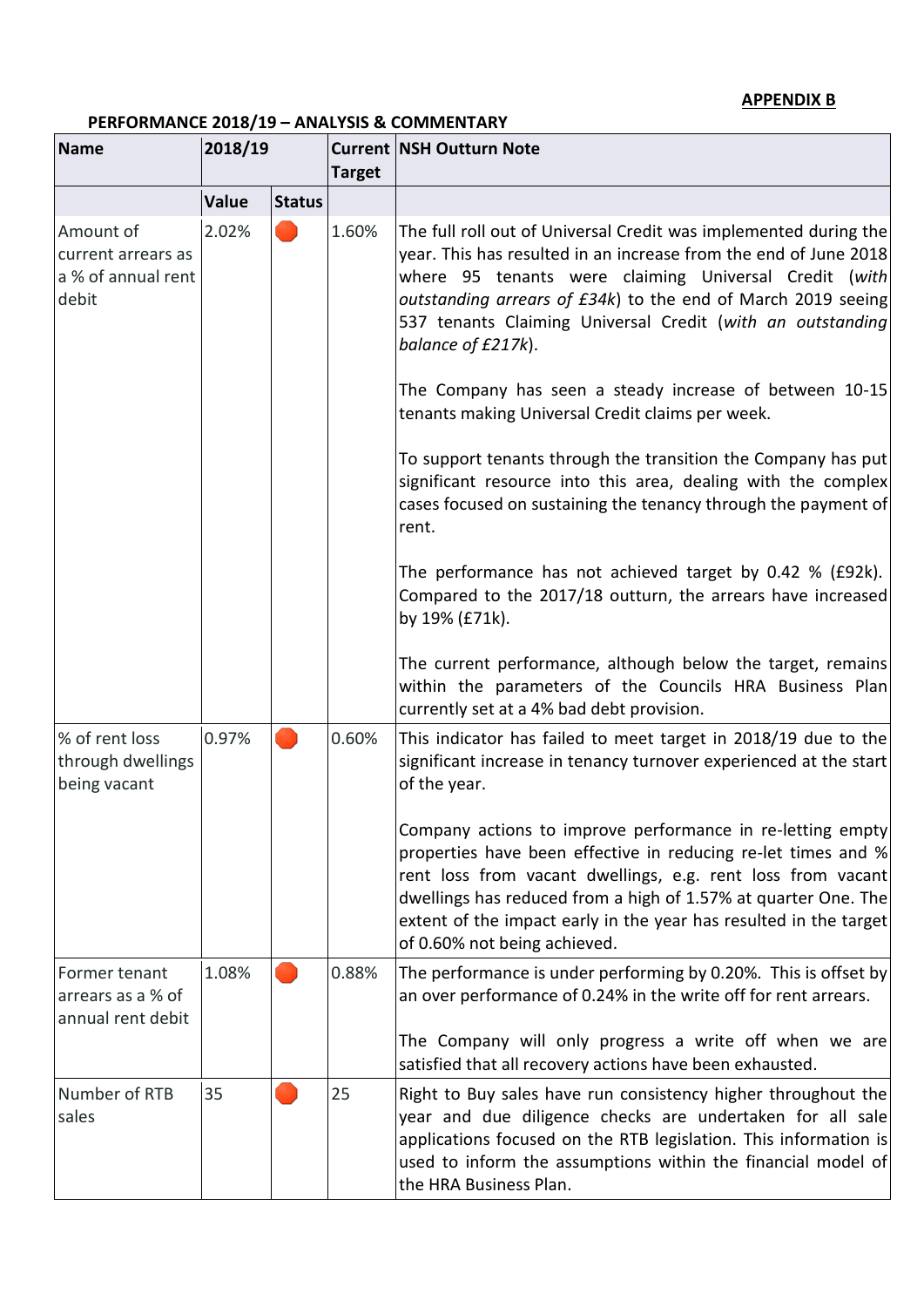| Name                                               | 2018/19      |               | <b>Target</b> | <b>Current NSH Outturn Note</b>                                                                                                                                                                                                                                                                                  |
|----------------------------------------------------|--------------|---------------|---------------|------------------------------------------------------------------------------------------------------------------------------------------------------------------------------------------------------------------------------------------------------------------------------------------------------------------|
|                                                    | <b>Value</b> | <b>Status</b> |               |                                                                                                                                                                                                                                                                                                                  |
| % of tenancies<br>paying by Direct<br><b>Debit</b> | 63.05%       |               | 70%           | There has been a continued focus on direct debit promotion<br>during the year with the performance increasing from 60.96% to<br>63.05%. The number of direct debits cancelled by tenants as<br>they move over to Universal Credit has increased; the Company<br>will continue to focus attention on this matter. |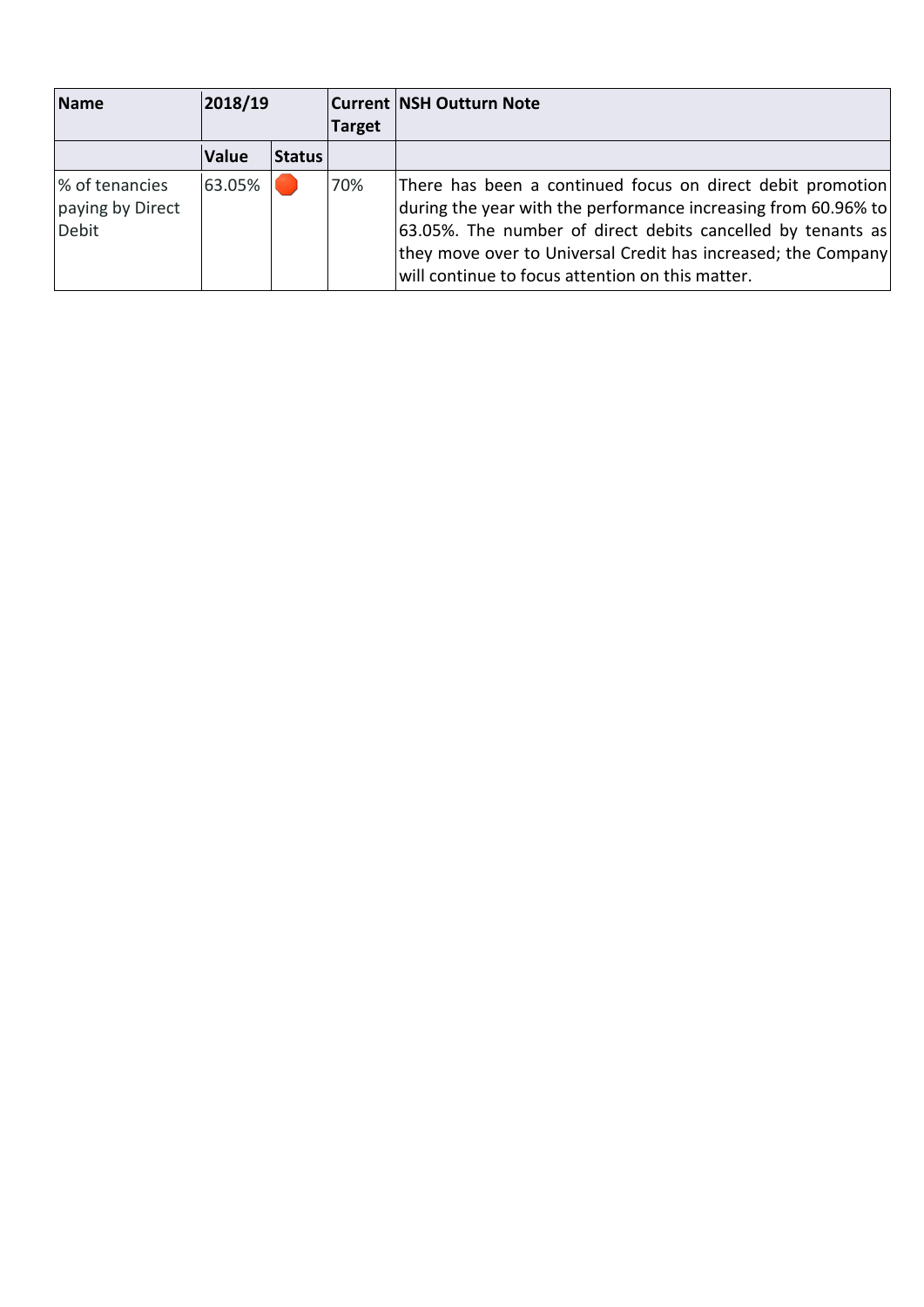### **STAR SURVEY RESULTS 2018/19**

### **COMPANY - HEADLINE ANALYSIS**

### **1. Introduction**

- 1.1 Newark and Sherwood Homes conducted the annual STAR Survey between April and May 2019, with the final report published in June 2019.
- 1.2 The following paragraphs highlights the key findings of the STAR report and areas where they may be issues that require investigation and/or improvement.
- 1.3 The data was collected by telephone survey by supplier Viewpoint Research; the same method as with the previous three years. In total 545 tenants took part in the survey, comprising of 349 supported housing tenants and 196 general needs tenants.

### **2. STAR Results 2018/19 - Overall Satisfaction and Key Drivers**

2.1 Overall Satisfaction

| 2018/19 | 2017/18 | <b>STAR Benchmark</b> |
|---------|---------|-----------------------|
| 89%     | 90%     | 86%                   |

2.2 Overall satisfaction is 89%, which is a 1% decline on the previous year and 3% above the STAR benchmark (which also declined by 1% on the previous year).

### 2.3 Key Drivers of Satisfaction

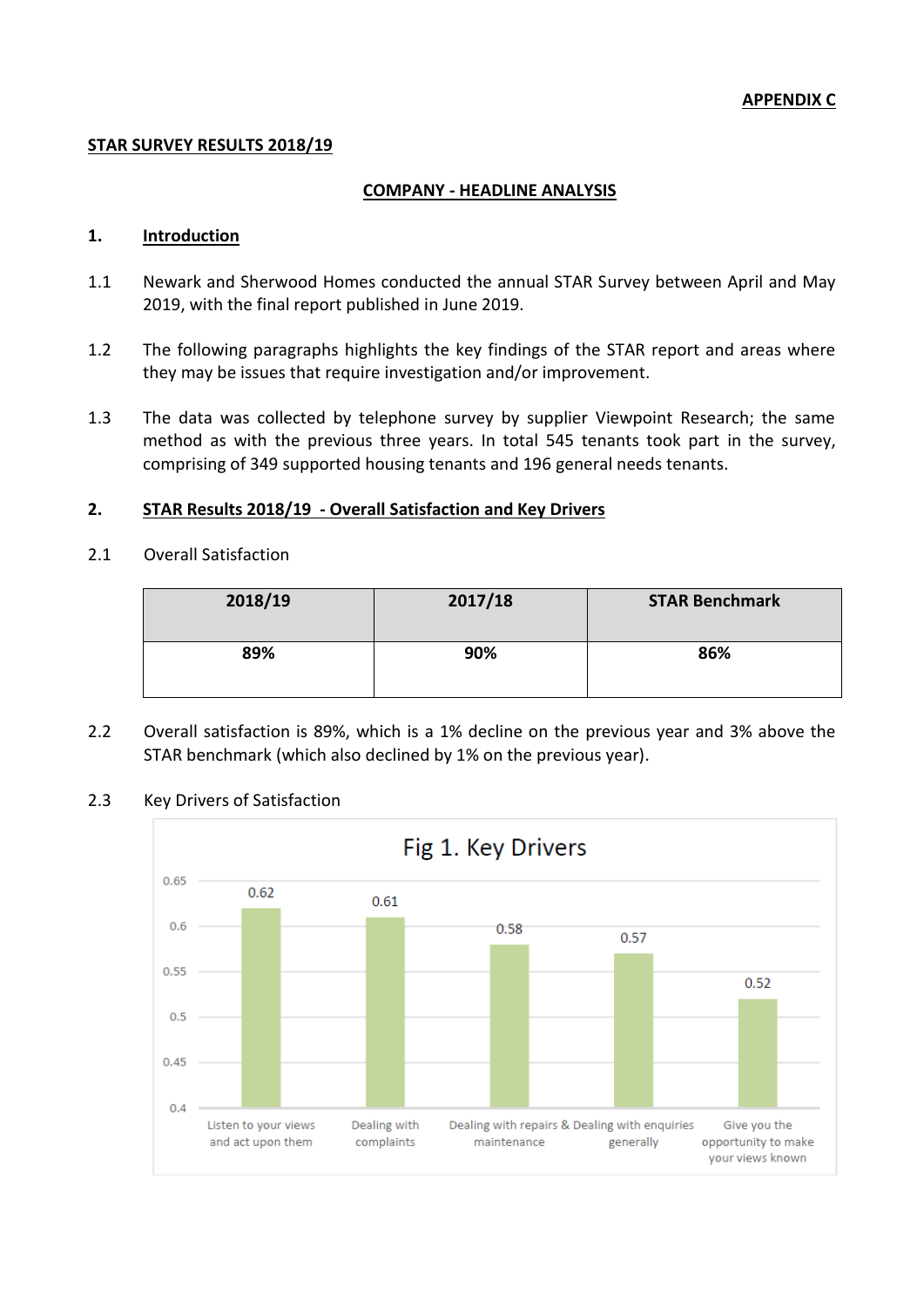- 2.4 The key drivers for satisfaction are shown above. Dealing with repairs and maintenance has featured in the top five key drivers for the four consecutive years that Viewpoint has conducted the survey. Listening to views and acting upon them is the highest key driver for the second year running and dealing with complaints has also surpassed repairs.
- 2.5 Key Satisfaction Measures:

|                                         | 2018/19 | 2017/18 |
|-----------------------------------------|---------|---------|
| Overall quality of your home            | 90%     | 90%     |
| Overall condition of your home          | 89%     | 88%     |
| Neighbourhood as a place to live        | 87%     | 86%     |
| Rent provides value for money           | 91%     | 92%     |
| Service charges provide value for money | 78%     | 78%     |

2.6 Satisfaction against key measures has seen maintenance or in increase in all but one area compared to the previous year and continues to be upper quartile. Activity linked to the Cleaner, Safer and Greener campaign appears to be supporting increased in satisfaction with neighbourhoods as a place to live.

## **3. STAR Results 2018/19 – Improving satisfaction**

| Satisfaction With                                              | 2018/19 | 2017/18 |
|----------------------------------------------------------------|---------|---------|
| Ease of getting hold of the right person                       | 76%     | 75%     |
| Repairs and maintenance                                        | 84%     | 83%     |
| Being told when workers would call                             | 86%     | 84%     |
| Being able to make an appointment                              | 90%     | 88%     |
| Time taken before works started                                | 80%     | 75%     |
| Speed of completion of works                                   | 89%     | 88%     |
| Dirt and mess kept to a minimum                                | 95%     | 94%     |
| Repair done 'right first time                                  | 82%     | 81%     |
| Advice and support for claiming housing and other benefits     | 93%     | 90%     |
| Advice for managing finances and paying rent / service charges | 96%     | 91%     |
| Responsive staff dealing with ASB                              | 82%     | 71%     |

## **4. STAR Results 2018/19 – Declining satisfaction**

| <b>Satisfaction With</b>                | 2018/19 | 2017/19 |
|-----------------------------------------|---------|---------|
| Finding staff helpful                   | 83%     | 88%     |
| Query dealt with in a reasonable time   | 83%     | 85%     |
| The final outcome of query              | 78%     | 80%     |
| Keeping you informed                    | 82%     | 88%     |
| Listening to views and acting upon them | 80%     | 82%     |
| Attitude of workers                     | 95%     | 97%     |